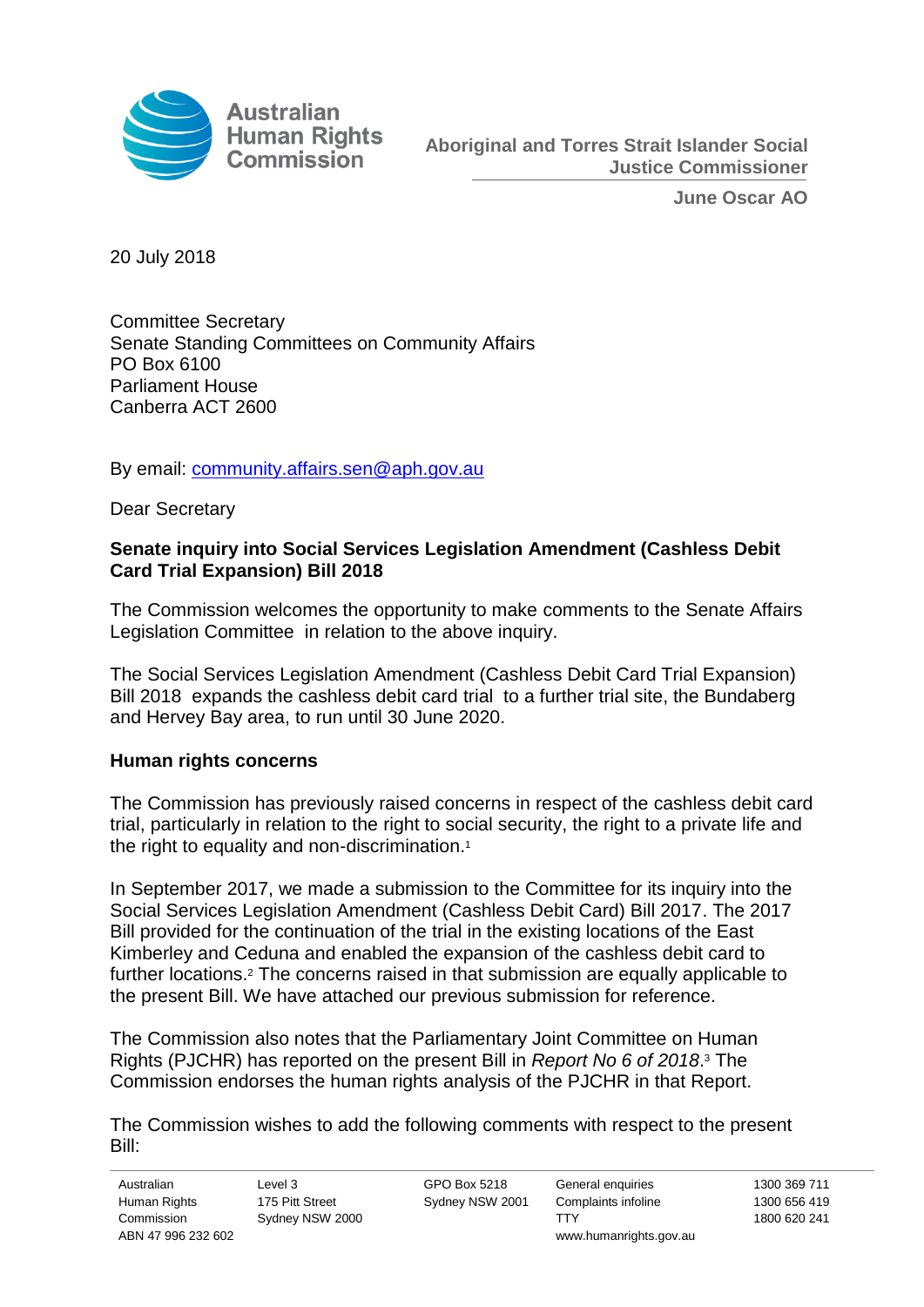- **Wider application.** The Bill proposes to apply not only to persons whose usual place of residence 'is or becomes' within the Bundaberg and Hervey Bay area, but also to those whose usual place of residence *was* within the area.<sup>4</sup> The Commission considers that this over-inclusive application of the cashless debit card trial is unnecessary and notes that the statement of compatibility with human rights does not provide a compelling justification for the proposed amendment.
- **Aboriginal and Torres Strait Islander peoples.** The Commission has previously raised concerns about the disproportionate impact of the cashless debit card trial on Aboriginal and Torres Strait Islander peoples.<sup>5</sup> The statement of compatibility with human rights notes that '[i]t is estimated that 14 per cent of participants in the Bundaberg and Hervey Bay area will be Aboriginal and Torres Strait Islander people'.<sup>6</sup> Although the population of this group in the Bundaberg and Hervey Bay area is comparatively lower than in existing trial sites, such as the East Kimberley and Ceduna, the Commission maintains its concerns.<sup>7</sup> The cashless debit card trial unduly affects Aboriginal and Torres Strait Islander peoples because government pensions and allowances are a main source of income for approximately 46.9% of this group.<sup>8</sup>
- **Expanding restrictions.** The *Social Security (Administration) Act 1999* (Cth) provides that certain welfare payments are to be divided into 'restricted' and 'unrestricted' portions.<sup>9</sup> Section 124PM(a) does not allow the 'restricted' portion to be used to purchase alcoholic beverages or to gamble and s 124PM(b) allows the 'unrestricted' portion be used 'at the person's discretion'. In relation to s 124PM, the Commission notes that:
	- $\circ$  the Bill proposes to replace it with a new provision which, in effect, omits subsection (b) and extends the restriction in subsection (a) to alcoholic beverages, gambling and 'cash-like' products that could be used to purchase alcoholic beverages or gambling (such as gift cards, vouchers and digital currency)<sup>10</sup>
	- o the Social Services Legislation Amendment (Housing Affordability) Bill 2017 also proposes to remove s 124PM(b) to allow automatic rent deductions to be made from the unrestricted portion, if necessary<sup>11</sup>
	- o by removing the safeguard for persons to use the 'unrestricted' portion 'at their discretion' and by further restricting the uses to which the 'restricted' portion can be directed, both Bills are therefore detrimental to the economic freedom of trial participants.
- **Monitoring and evaluation.** The Commission noted its concerns regarding the findings in the ORIMA report of August 2017, which was commissioned by the Australian Government to provide an independent evaluation of the cashless debit card trial in the East Kimberley and Ceduna regions.<sup>12</sup> Our concerns included that there was limited evidence of crime reduction and that almost a third of participants stated that the trial had actually made their and their children's lives worse.<sup>13</sup> The Auditor-General recently released a report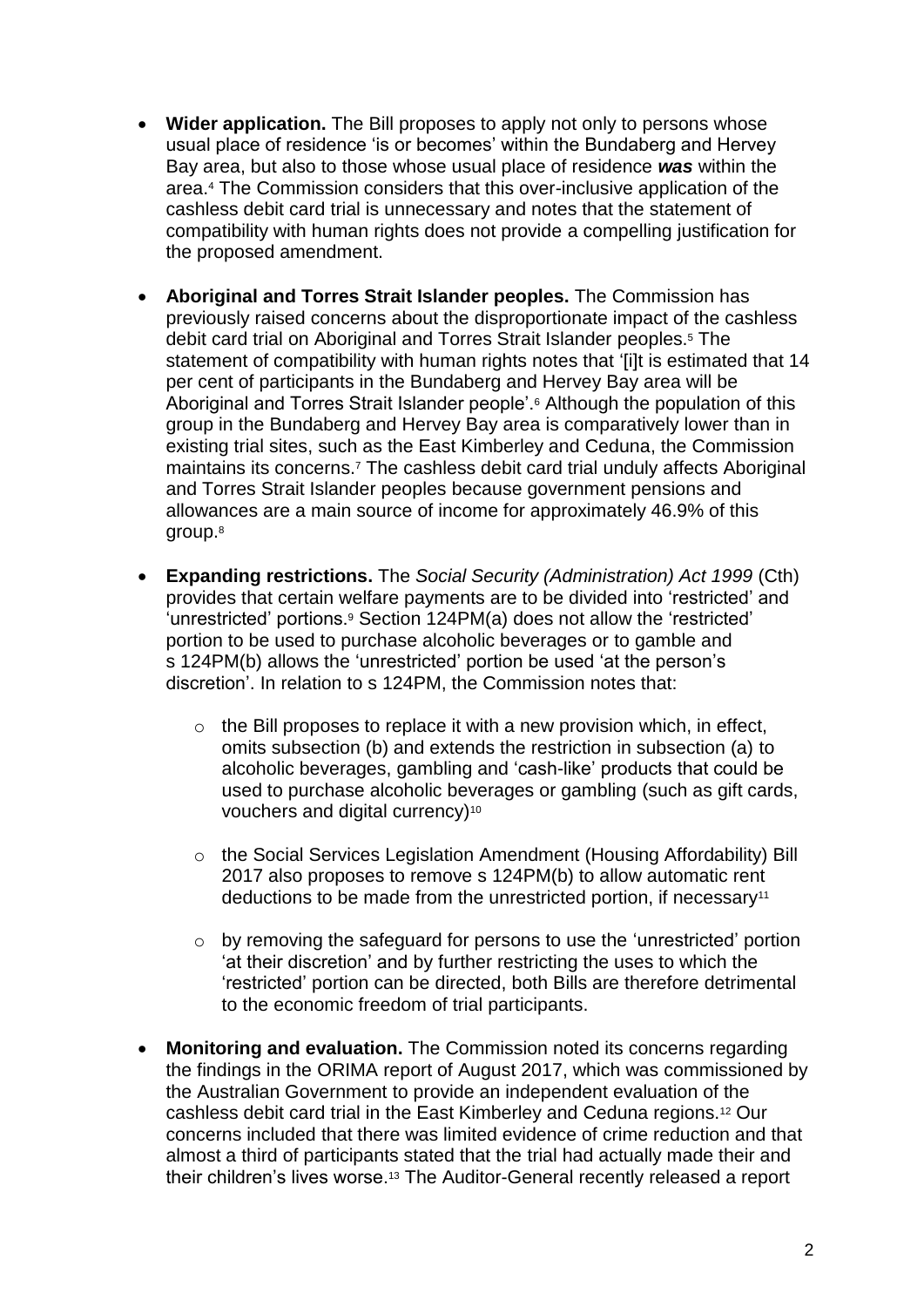into the implementation and performance of the cashless debit card trial, which found that 'ORIMA did not use all relevant data to measure the impact of the trial'. <sup>14</sup> The Auditor-General further found that the approach to monitoring and evaluation was 'inadequate' and that 'it is difficult to conclude whether there had been a reduction in social harm and whether the card was a lower cost welfare quarantining approach'.<sup>15</sup> The Commission considers that it is inappropriate to extend the trial to additional sites where there is limited evidence to demonstrate that it has been effective.

## **Conclusion**

For the reasons expressed in this letter and in our previous submissions in relation to the cashless debit card trial, and for the reasons raised by the PJCHR, the Commission considers that the Bill is not compatible with Australia's international human rights obligations. The Commission is concerned that the Government is seeking to extend or expand the trial without giving due regard to the inherent human rights concerns. The Government should not extend or expand the cashless debit card trial until the existing arrangements are made more compatible with human rights.

The Commission supports a community-driven approach, so that if a community choose to introduce income management measures, there is participation in decision-making, based on free, prior and informed consent and good faith. Community governance structures and processes should be developed with the aim of empowering community members to take control of their own identified issues and aspirations. The Commission considers that income management measures should be applied on a case-by-case basis, upon assessment of particular circumstances of individuals and with access to appropriate support.

The Commission also considers that strategies and associated actions to address social harm caused by alcohol, gambling and drug misuse should also be understood within a holistic frame. These social harms are not an isolated issue but are a part of a complex range of factors.<sup>16</sup> Interventions should be considered as part of a multipronged approach. When interventions to address an immediate crisis are considered necessary, they must happen simultaneously with holistic community-led approaches. Without taking this approach there is the risk that the intervention may cause negative unintended consequences to the lives of CDC participants, their families, and communities.

Yours sincerely

June Oscar AO **Aboriginal and Torres Strait Islander Social Justice Commissioner**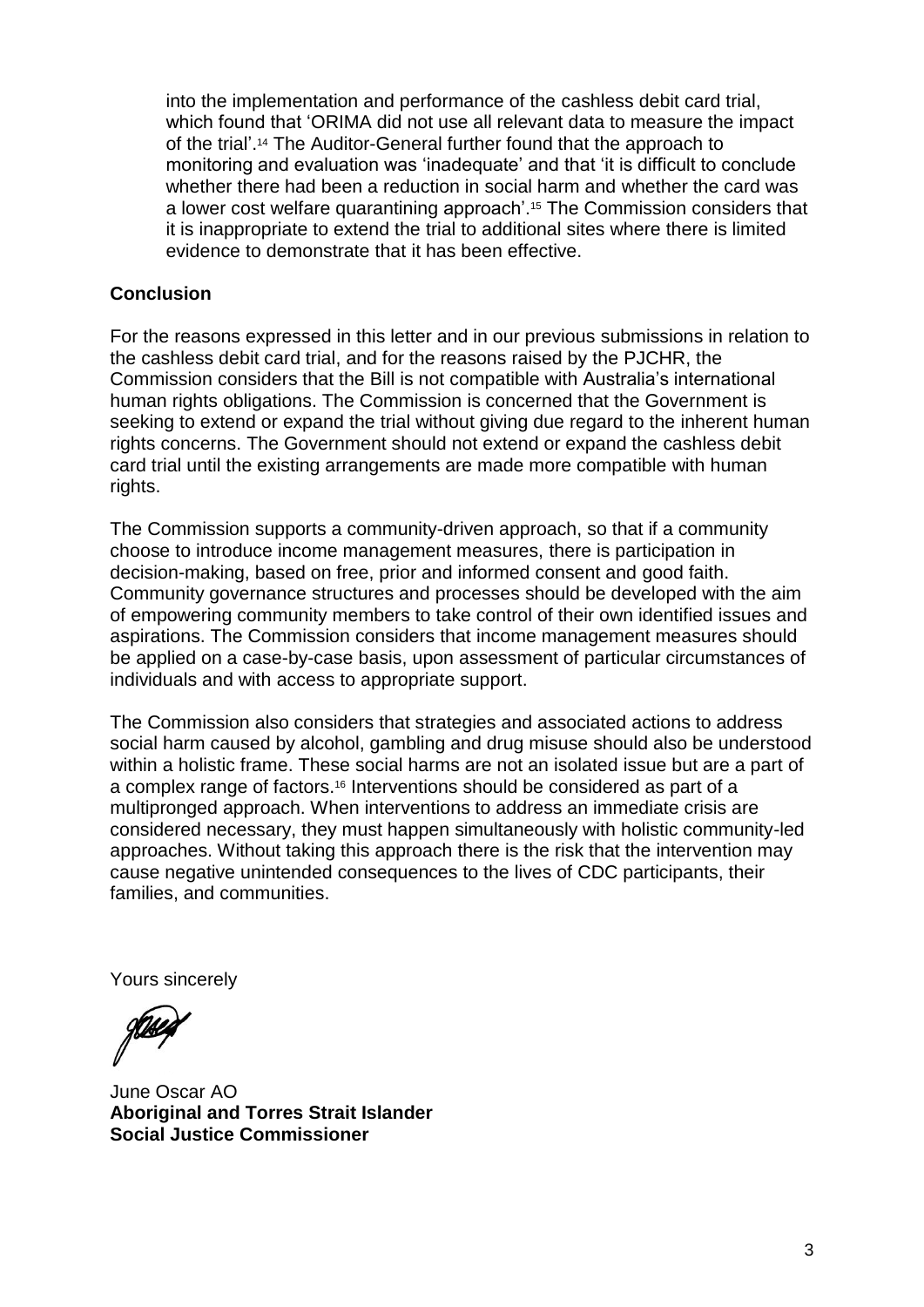## **Endnotes**

<sup>1</sup> Mick Gooda, Aboriginal and Torres Strait Islander Social Justice Commissioner, *Submission to the Senate Standing Committee on Community Affairs*, Inquiry into the *Social Security Legislation Amendment (Debit Card Trial) Bill 2015*, 6 October 2015, At  $\overline{a}$ 

[http://www.aph.gov.au/DocumentStore.ashx?id=14a9925c-245c-4a2e-9bfa-](http://www.aph.gov.au/DocumentStore.ashx?id=14a9925c-245c-4a2e-9bfa-eeb6c843e505&subId=403485)

[eeb6c843e505&subId=403485](http://www.aph.gov.au/DocumentStore.ashx?id=14a9925c-245c-4a2e-9bfa-eeb6c843e505&subId=403485) (viewed 16 Jult Mick Gooda, Aboriginal and Torres Strait Islander Social Justice Commissioner, *Social Justice and Native Title Report 2016*, 88-97, At

[http://www.humanrights.gov.au/sites/default/files/document/publication/AHRC\\_SJNTR\\_2016.pdf;](http://www.humanrights.gov.au/sites/default/files/document/publication/AHRC_SJNTR_2016.pdf) Mick Gooda, Aboriginal and Torres Strait Islander Social Justice Commissioner, *Social Justice and Native Title Report 2015*, 55-58, At

<http://www.humanrights.gov.au/sites/default/files/document/publication/SJRNTR2015.pdf> (viewed 16 July 2018).

<sup>2</sup> Australian Human Rights Commission, Submission No 30 to Senate Standing Committees on Community Affairs, *Social Services Legislation Amendment (Cashless Debit Card) Bill 2017*, 29 September 2017. At

[https://www.aph.gov.au/Parliamentary\\_Business/Committees/Senate/Community\\_Affairs/CashlessDe](https://www.aph.gov.au/Parliamentary_Business/Committees/Senate/Community_Affairs/CashlessDebitCard/Submissions) [bitCard/Submissions](https://www.aph.gov.au/Parliamentary_Business/Committees/Senate/Community_Affairs/CashlessDebitCard/Submissions) (viewed 16 July 2018).

<sup>3</sup> Parliamentary Joint Committee on Human Rights, *Human Rights Scrutiny Report – Report 6 of 2018*  (June 2018).

At [https://www.aph.gov.au/Parliamentary\\_Business/Committees/Joint/Human\\_Rights/Scrutiny\\_reports](https://www.aph.gov.au/Parliamentary_Business/Committees/Joint/Human_Rights/Scrutiny_reports/2018/Report_6_of_2018) [/2018/Report\\_6\\_of\\_2018](https://www.aph.gov.au/Parliamentary_Business/Committees/Joint/Human_Rights/Scrutiny_reports/2018/Report_6_of_2018) (viewed 16 July 2018).

<sup>4</sup> Social Services Legislation Amendment (Cashless Debit Card Trial Expansion) Bill 2018, proposed section 124PGA(1)(a).

<sup>5</sup> Mick Gooda, Aboriginal and Torres Strait Islander Social Justice Commissioner, *Submission to the Senate Standing Committee on Community Affairs*, Inquiry into the *Social Security Legislation Amendment (Debit Card Trial) Bill 2015*, 6 October 2015, 5.

<sup>6</sup> Statement of Compatibility with Human Rights, Social Services Legislation Amendment (Cashless Debit Card Trial Expansion) Bill 2018, 9.

<sup>7</sup> The Commission notes that 77% of Trial participants in Ceduna and 81% of Trial participants in the East Kimberley are Aboriginal and Torres Strait Islander people. See Australian National Audit Office, The Implementation and Performance of the Cashless Debit Card Trial (Department of Social Services, Report No 1 of 2018–19, July 2018) 16. At [https://www.anao.gov.au/work/performance](https://www.anao.gov.au/work/performance-audit/implementation-and-performance-cashless-debit-card-trial)[audit/implementation-and-performance-cashless-debit-card-trial](https://www.anao.gov.au/work/performance-audit/implementation-and-performance-cashless-debit-card-trial) (viewed 18 July 2018).

8 Australian Human Rights Commission, Submission No 30 to Senate Standing Committees on Community Affairs, *Social Services Legislation Amendment (Cashless Debit Card) Bill 2017*, 29 September 2017. See Productivity Commission, *Overcoming Indigenous Disadvantage Report 2016*, 9.31. At: [https://www.pc.gov.au/research/ongoing/overcoming-indigenous-disadvantage/2016/report](https://www.pc.gov.au/research/ongoing/overcoming-indigenous-disadvantage/2016/report-documents/oid-2016-chapter9-economic-participation.pdf)[documents/oid-2016-chapter9-economic-participation.pdf](https://www.pc.gov.au/research/ongoing/overcoming-indigenous-disadvantage/2016/report-documents/oid-2016-chapter9-economic-participation.pdf) (viewed 18 July 2018).

<sup>9</sup> *Social Security Administration Act 1999* (Cth), s 124PB.

<sup>10</sup> There are separate proposed provisions to effect this change in the event that s 124PM remains as it stands and, alternatively, in the event that the Social Services Legislation Amendment (Housing Affordability) Bill 2017 becomes law. See Social Services Legislation Amendment (Cashless Debit Card Trial Expansion) Bill 2018, proposed s 124PQA. See item 17, proposed paragraph 124PM(a). <sup>11</sup> Explanatory Memorandum, Social Services Legislation Amendment (Housing Affordability) Bill 2017, 6.

<sup>12</sup> Australian Human Rights Commission, Submission No 30 to Senate Standing Committees on Community Affairs, *Social Services Legislation Amendment (Cashless Debit Card) Bill 2017*, 29 September 2017. See ORIMA Research, *Cashless Debit Card Trial Evaluation: Final Evaluation Report* (August 2017), 6. At<http://apo.org.au/node/104916> (viewed 16 July 2018).

<sup>13</sup> Australian Human Rights Commission, Submission No 30 to Senate Standing Committees on Community Affairs, *Social Services Legislation Amendment (Cashless Debit Card) Bill 2017*, 29